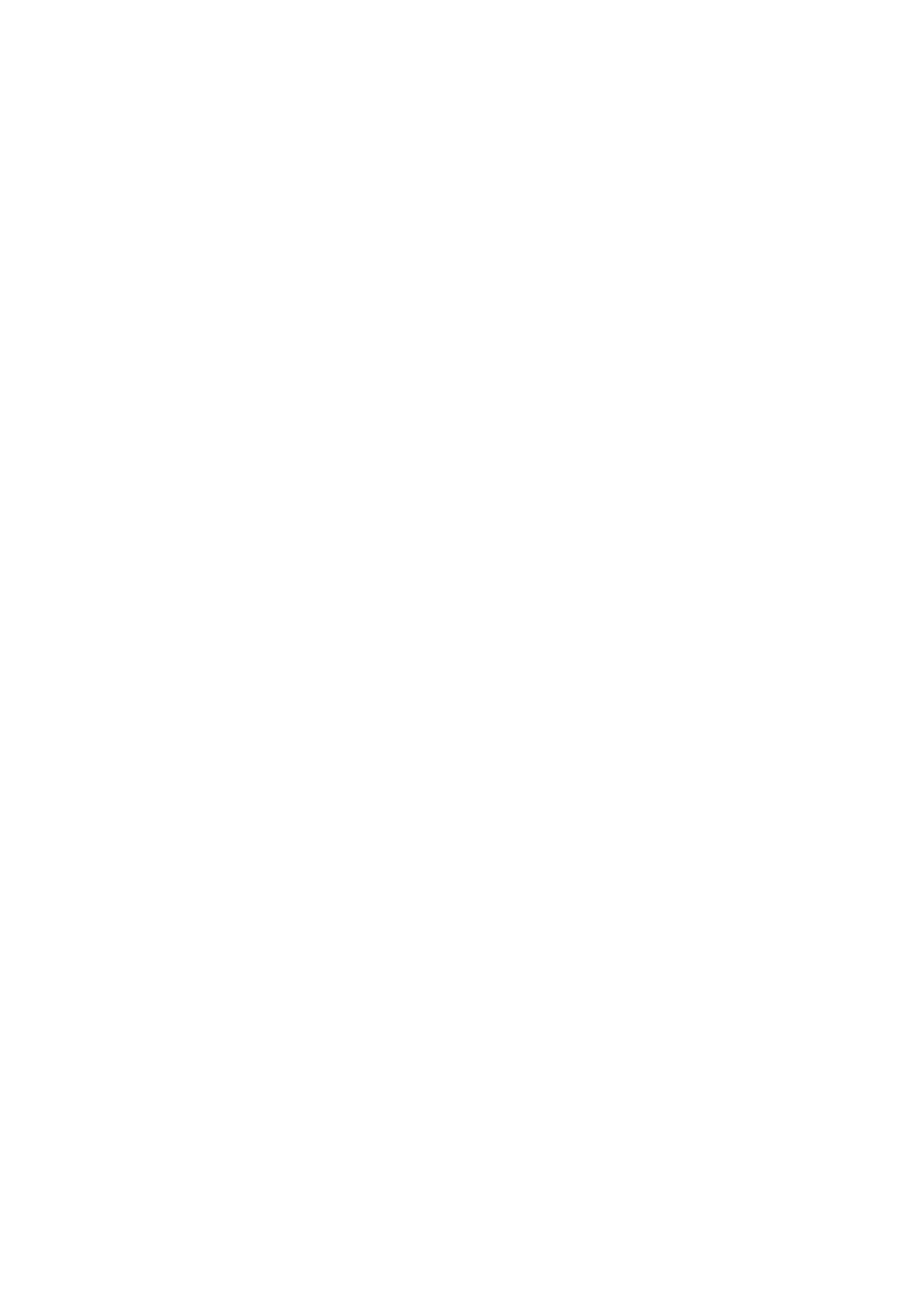### A

# **B I L L**

### TO

Amend the law relating to special education and disability discrimination in schools.

 $\sum$  E IT ENACTED by being passed by the Northern Ireland Assembly and assented to by Her Majesty as follows:

*Duties of the Education Authority and Boards of Governors*

### **Duty of Authority to have regard to the views of the child**

**1.** After Article 5 of the 1996 Order (and after the cross-heading following that Article) insert—

5

### **"Duty of Authority to have regard to the views of the child**

5A. In exercising its functions under this Part in relation to a particular child the Authority shall—

- (a) so far as reasonably practicable, seek and have regard to the views of that child;
- (b) have regard to—
	- (i) the importance of that child participating in decisions; and
	- (ii) the importance of that child being provided with the information and support necessary to enable participation in those decisions.".

#### **Duty of Authority to publish plans relating to its arrangements for special educational provision**  15

**2.** After Article 6 of the 1996 Order insert—

### **"Duty to prepare and publish plan of arrangements for special educational provision**

6A.—(1) The Authority shall prepare a plan setting out the arrangements made or proposed to be made by it for special educational provision.

(2) The plan shall include, in particular, a description of—

1

10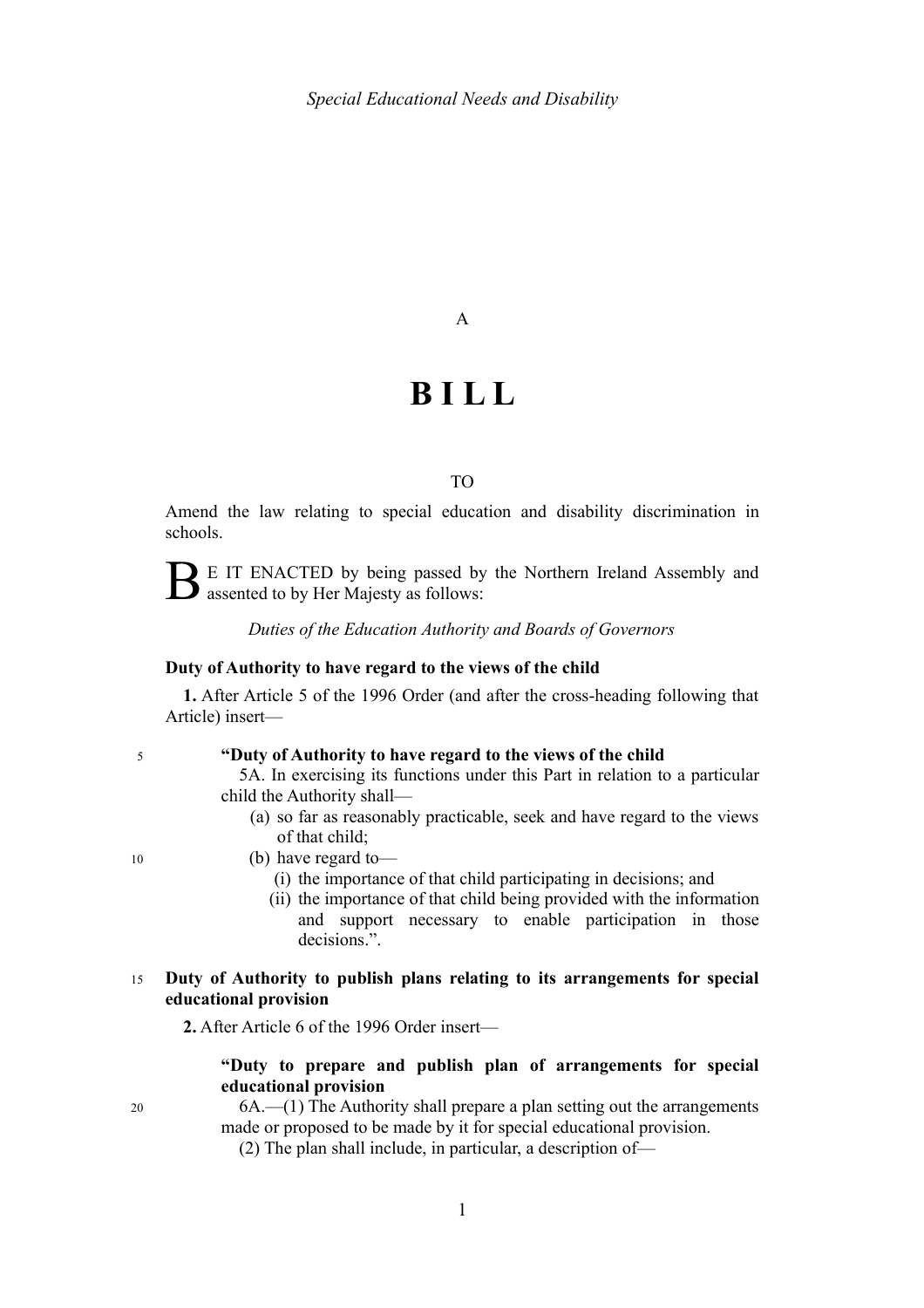- (a) the resources and the advisory and support services the Authority proposes to make available for the purpose of discharging its functions in relation to special educational provision;
- (b) the arrangements for securing the provision of any training for staff in grant-aided schools which is required for the effective discharge of their functions in relation to special educational provision.
- (3) The Authority—
	- (a) shall at least once in every year review the plan; and
	- (b) may at any time revise the plan.

(4) In preparing, reviewing or revising the plan the Authority shall (subject to any provision made by regulations under paragraph  $(7)(c)$ ) consult such bodies or persons as it considers appropriate.

(5) In each year the Authority shall publish its plan on or before 31st July or such other date as may be prescribed.

(6) Publication under paragraph (5) shall be in such manner as the Authority considers appropriate for the purpose of bringing the plan to the attention of persons likely to be affected by it.

(7) Regulations may make provision in relation to a plan under this Article and may, in particular, prescribe—

- (a) the form and content of a plan;
- (b) the procedure to be followed in connection with the preparation, reviewing or revision of a plan; and
- (c) the persons to be consulted by the Authority under paragraph (4).".

#### **Duties of Boards of Governors in relation to pupils with special educational needs**   $25$

**3.**—(1) Part 2 of the 1996 Order is amended as follows.

(2) In Article 8(1) (duties in relation to pupils with special educational needs in ordinary schools)—

- (a) in sub-paragraph (b) for the words "teach him" substitute "be concerned with the pupil's education" and omit the word "and" at the end of the subparagraph;
	- (b) in sub-paragraph (c) for the words from "are aware" to "providing" substitute "take reasonable steps to identify and provide";
- (c) after sub-paragraph (c) insert—
	- "(d) prepare and keep under review a programme of special educational provision (a "personal learning plan") in respect of each registered pupil at the school who has special educational needs,
	- (e) designate a teacher on the staff of the school (the "learning support co-ordinator") as having responsibility for co-ordinating the provision of education for those pupils attending the school who have special educational needs, and

(f) secure that—

- (i) parents of registered pupils at the school who are of compulsory school age and have or may have special educational needs,
- (ii) children over compulsory school age who are registered pupils at the school and have or may have special educational needs,

35

30

45

40

 $20$ 

15

5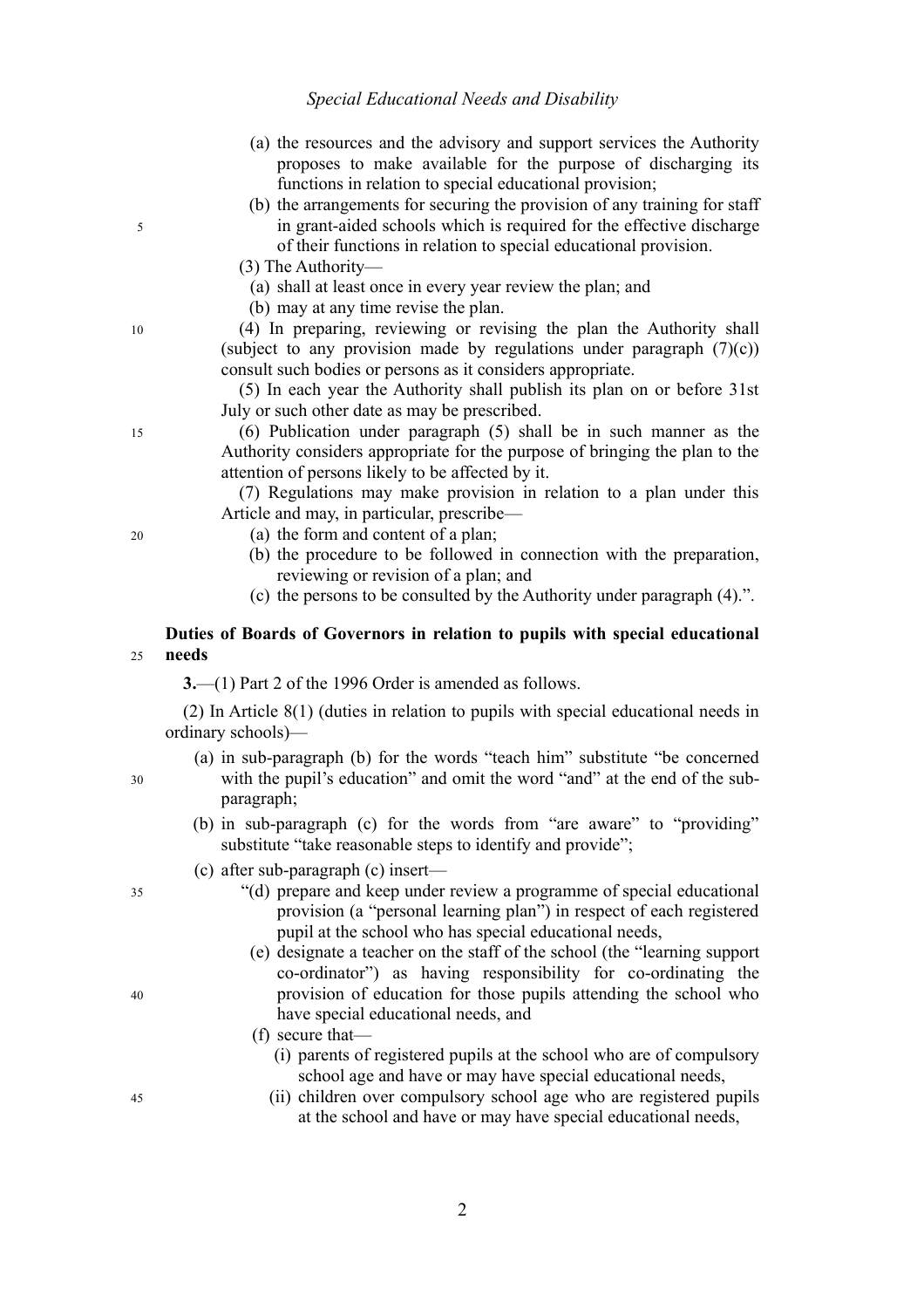are informed of the arrangements made under Article 21B which relate to disagreements between the Board of Governors and those persons.".

- (3) In Article 8 after paragraph (2) insert—
	- "(2A) Regulations may—
		- (a) require the Board of Governors of an ordinary school to notify the Authority, in the prescribed manner, of any changes of a prescribed kind affecting a child attending the school for whom the Authority is making special educational provision;
		- (b) require the Board of Governors of such a school to ensure that a learning support co-ordinator has prescribed qualifications or prescribed experience (or both); and
		- (c) confer on the Board of Governors of such a school other functions relating to learning support co-ordinators.".

(4) After Article 8 insert— 15

### **"Duties in relation to pupils in special schools**

8ZA.—(1) The Board of Governors of a special school shall—

- (a) prepare and keep under review a programme of special educational provision (a "personal learning plan") in respect of each registered pupil at the school, and
- (b) designate a teacher on the staff of the school (the "learning support co-ordinator") as having responsibility for co-ordinating the provision of education for those pupils attending the school.
- (2) Regulations may—
	- (a) require the Board of Governors of a special school to ensure that a learning support co-ordinator has prescribed qualifications or prescribed experience (or both); and
	- (b) confer on the Board of Governors of such a school other functions relating to learning support co-ordinators.".

#### **Duty of Authority to request help from health and social care bodies**  30

**4.—**(1) Article 14 of the 1996 Order (duties of health and social care bodies) is amended as follows.

(2) In paragraph (3) for "may request" substitute "shall request".

(3) In paragraph (6) for sub-paragraphs (a) and (b) substitute—

- "(a) the Regional Health and Social Care Board; or
	- (b) a health and social care trust established under Article 10 of the Health and Personal Social Services (Northern Ireland) Order 1991.".

*Time limits for assessment of educational needs*

#### **Assessment of needs: reduction in time limits**  40

**5.**—(1) In Article 15 of the 1996 Order (assessment of educational needs by Authority)—

(a) in paragraph  $(1)(d)$  for "twenty-nine days" substitute "22 days";

10

5

 $20$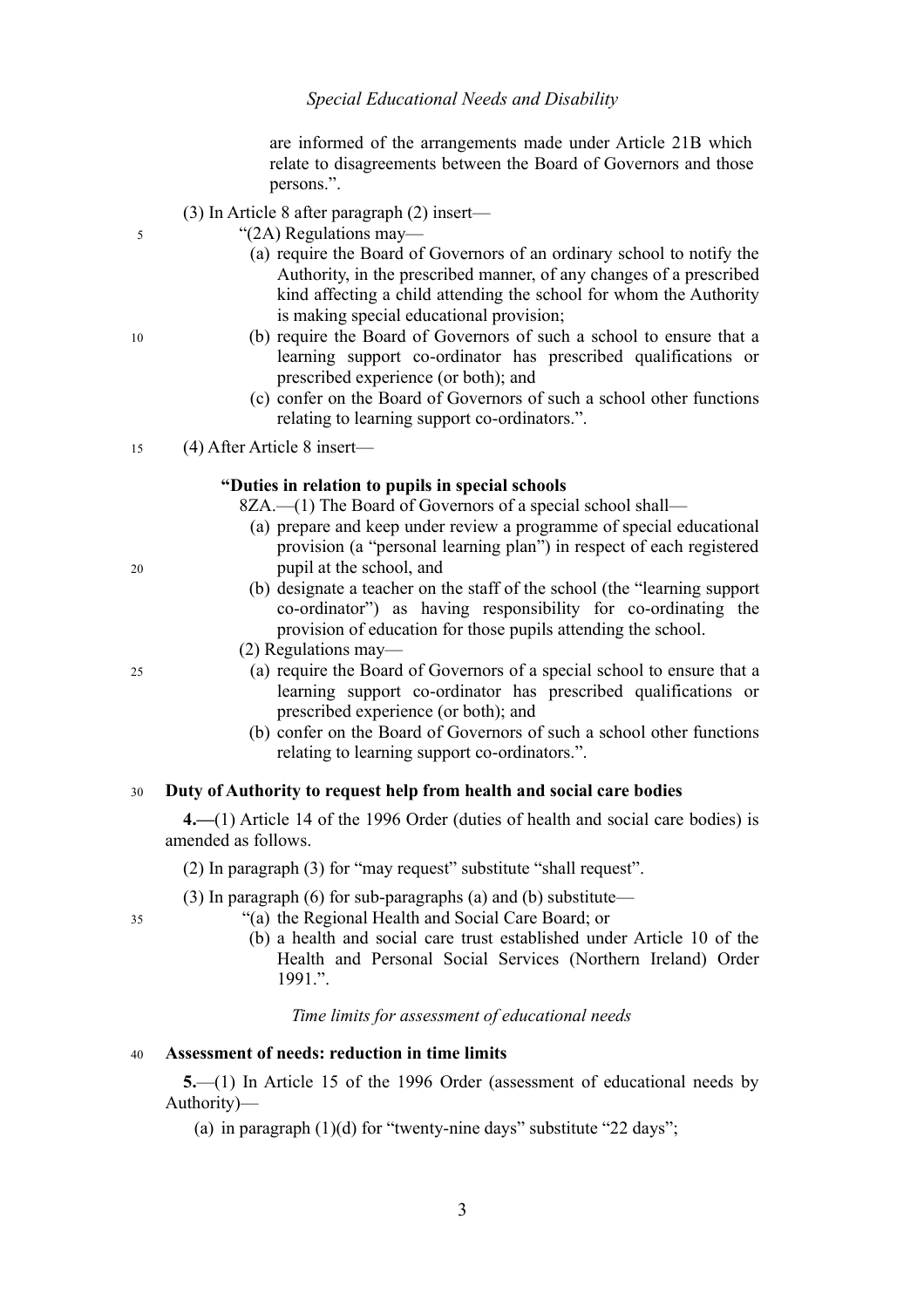- (b) in paragraph (3)(a) after the words "paragraph (1) and" insert ", subject to paragraph (3A),":
- (c) after paragraph (3) insert—

"(3A) The Authority may proceed to make an assessment under paragraph (3) before the expiry of the period specified in the notice mentioned in sub-paragraph (a) of that paragraph if it has obtained the consent in writing of the person on whom the notice was served.".

(2) In Article 20A of the 1996 Order (review or assessment of educational needs at request of responsible body)—

- (a) in paragraph (4) for "29 days" substitute "22 days";
	- (b) at the beginning of paragraph (5) insert "Subject to paragraph (5A),";
	- (c) after paragraph (5) insert—

" $(5A)$  The Authority may take a decision under paragraph  $(5)$  before the expiry of the specified period if it has obtained the consent in writing of the person on whom the notice under paragraph (3) was served.".

### *Appeals*

### **Appeal following decision not to amend statement following review**

**6.—**(1) Part 2 of the 1996 Order is amended as follows.

(2) In Article 18(1)(c) (appeal against contents of statement) after "Article 15" insert "or after conducting a review under Article 19". 20

- (3) In Article 19 (reviews of statements)—
	- (a) after paragraph (1) insert—

"(1A) If after conducting a review of a statement maintained under Article 16 the Authority does not propose to amend the statement, it shall give notice in writing of its decision and the reasons for making it to—

- (a) the child concerned, if the child is over compulsory school age, or
- (b) the parent of the child concerned in any other case.

(1B) In such a case the person to whom the notice is given shall have the right to receive, on request, a copy of any advice given to the Authority on which the decision is based.

(1C) A notice under paragraph (1A) shall provide information as to the right of appeal under Article 18(1) and contain such other information as may be prescribed.";

- (b) in paragraph (2)—
- (i) at the end of sub-paragraph (b) omit the word "and";
	- (ii) after sub-paragraph (b) insert—
		- "(ba) that where the Authority is under a duty under this Article to serve any notice, the duty must be performed within the prescribed period; and".

#### **Child under 2: appeals against contents of statement or failure to make statement**  40

**7.—**(1) Part 2 of the 1996 Order is amended as follows.

5

10

15

 $25$ 

30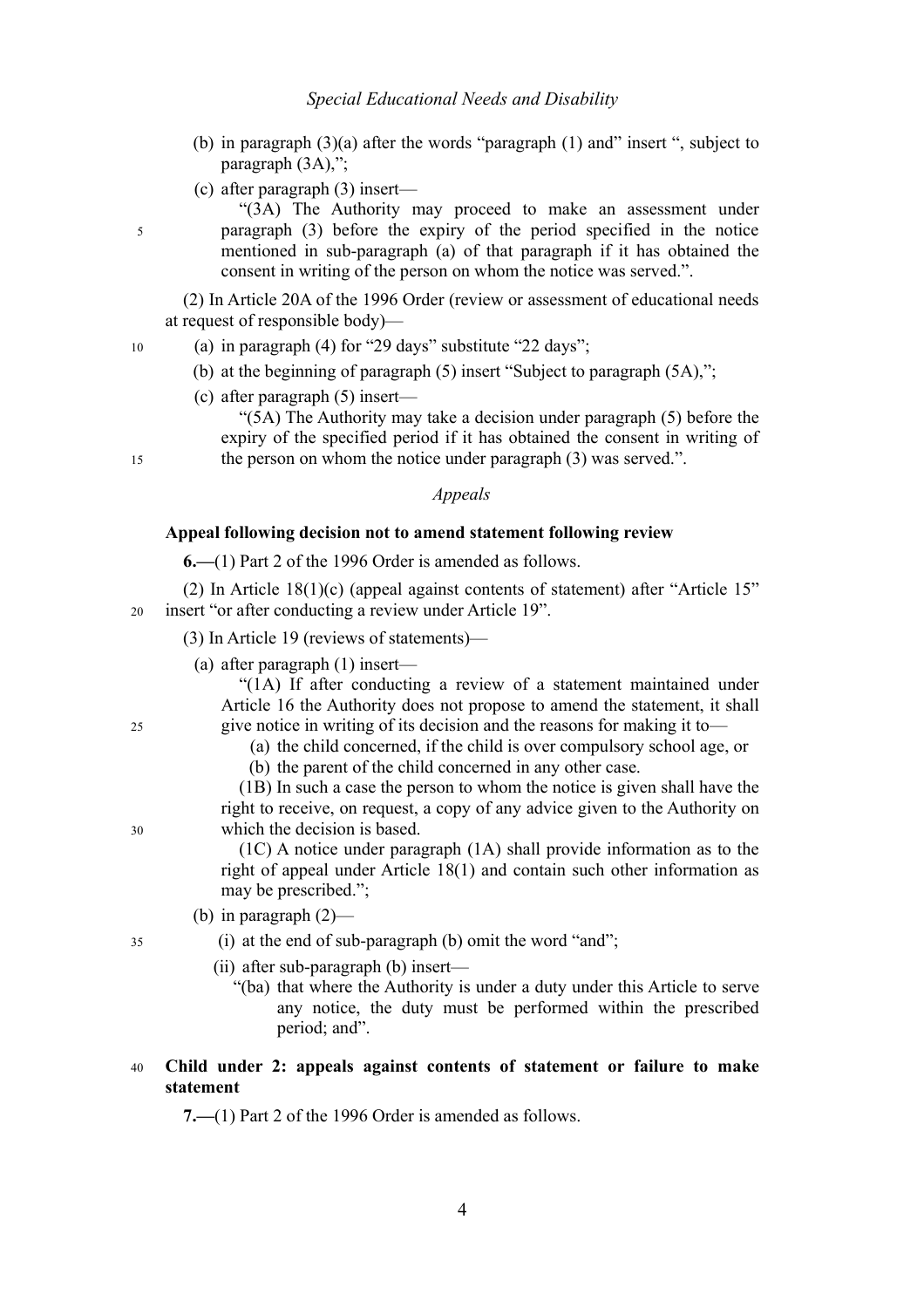5

10

15

20

25

30

35

40

| (2) In Article 21 (assessment of educational needs of children under 2) at the                                                                                                                                                                                                                                                                                                                                                                                                                                                                                                                                                                                                                                                                                                                                                                                                                                                                                                                                                                                                                           |
|----------------------------------------------------------------------------------------------------------------------------------------------------------------------------------------------------------------------------------------------------------------------------------------------------------------------------------------------------------------------------------------------------------------------------------------------------------------------------------------------------------------------------------------------------------------------------------------------------------------------------------------------------------------------------------------------------------------------------------------------------------------------------------------------------------------------------------------------------------------------------------------------------------------------------------------------------------------------------------------------------------------------------------------------------------------------------------------------------------|
| end add-<br>"(5) If, after making an assessment under this Article, the Authority<br>decides not to make a statement of the child's special educational needs, it<br>shall give written notice to the child's parent—<br>(a) of its decision and of the reasons for making it; and<br>(b) of the right of appeal under Article $21ZA(1)(a)$ .<br>(6) In such a case the child's parent shall have a right to receive on<br>request a copy of any advice given to the Authority on which the decision<br>was based.<br>(7) Where the Authority makes or amends a statement under this Article<br>it shall serve a copy of the statement, or the amended statement, on the<br>parent of the child concerned.<br>(8) It shall, at the same time, give the parent written notice of the right to<br>appeal under Article 21ZA(1)(b).<br>$(9)$ A notice under paragraph $(5)$ or $(8)$ must contain such other<br>information as may be prescribed.<br>(10) Regulations may provide that where the Authority is under a duty<br>to serve a notice under paragraph $(5)$ or $(8)$ , the duty must be performed |
| within the prescribed period.".                                                                                                                                                                                                                                                                                                                                                                                                                                                                                                                                                                                                                                                                                                                                                                                                                                                                                                                                                                                                                                                                          |
| $(3)$ After Article 21 insert—                                                                                                                                                                                                                                                                                                                                                                                                                                                                                                                                                                                                                                                                                                                                                                                                                                                                                                                                                                                                                                                                           |
| "Appeals against decisions under Article 21<br>$21ZA$ — $(1)$ The parent of a child may appeal to the Tribunal against—<br>(a) a decision of the Authority, following an assessment under Article<br>21, not to make a statement under that Article;<br>(b) where the Authority does make such a statement—<br>(i) the description in the statement of the Authority's assessment of<br>the child's special educational needs, or<br>(ii) the special educational provision specified in the statement.<br>$(2)$ On an appeal under paragraph $(1)(a)$ the Tribunal may—<br>(a) dismiss the appeal;                                                                                                                                                                                                                                                                                                                                                                                                                                                                                                      |
| (b) order the Authority to make and maintain a statement under Article<br>$21$ ; or                                                                                                                                                                                                                                                                                                                                                                                                                                                                                                                                                                                                                                                                                                                                                                                                                                                                                                                                                                                                                      |
| (c) remit the case to the Authority for it to reconsider whether, having<br>regard to any observations made by the Tribunal, it is necessary for<br>the Authority to determine the special educational provision which<br>any learning difficulty the child has may call for.<br>$(3)$ On an appeal under paragraph $(1)(b)$ the Tribunal may—<br>(a) dismiss the appeal; or                                                                                                                                                                                                                                                                                                                                                                                                                                                                                                                                                                                                                                                                                                                             |
| (b) order the Authority to amend the statement, so far as it describes<br>the Authority's assessment of the child's special educational needs<br>or specifies the special educational provision, and make such other                                                                                                                                                                                                                                                                                                                                                                                                                                                                                                                                                                                                                                                                                                                                                                                                                                                                                     |
| consequential amendments to the statement as the Tribunal thinks<br>fit.".                                                                                                                                                                                                                                                                                                                                                                                                                                                                                                                                                                                                                                                                                                                                                                                                                                                                                                                                                                                                                               |

- (a) in paragraph  $(1)(a)$  for "or 20A" substitute ", 20A or  $21ZA(1)(a)$ "; and
- (b) in paragraph (4) after sub-paragraph (b) insert—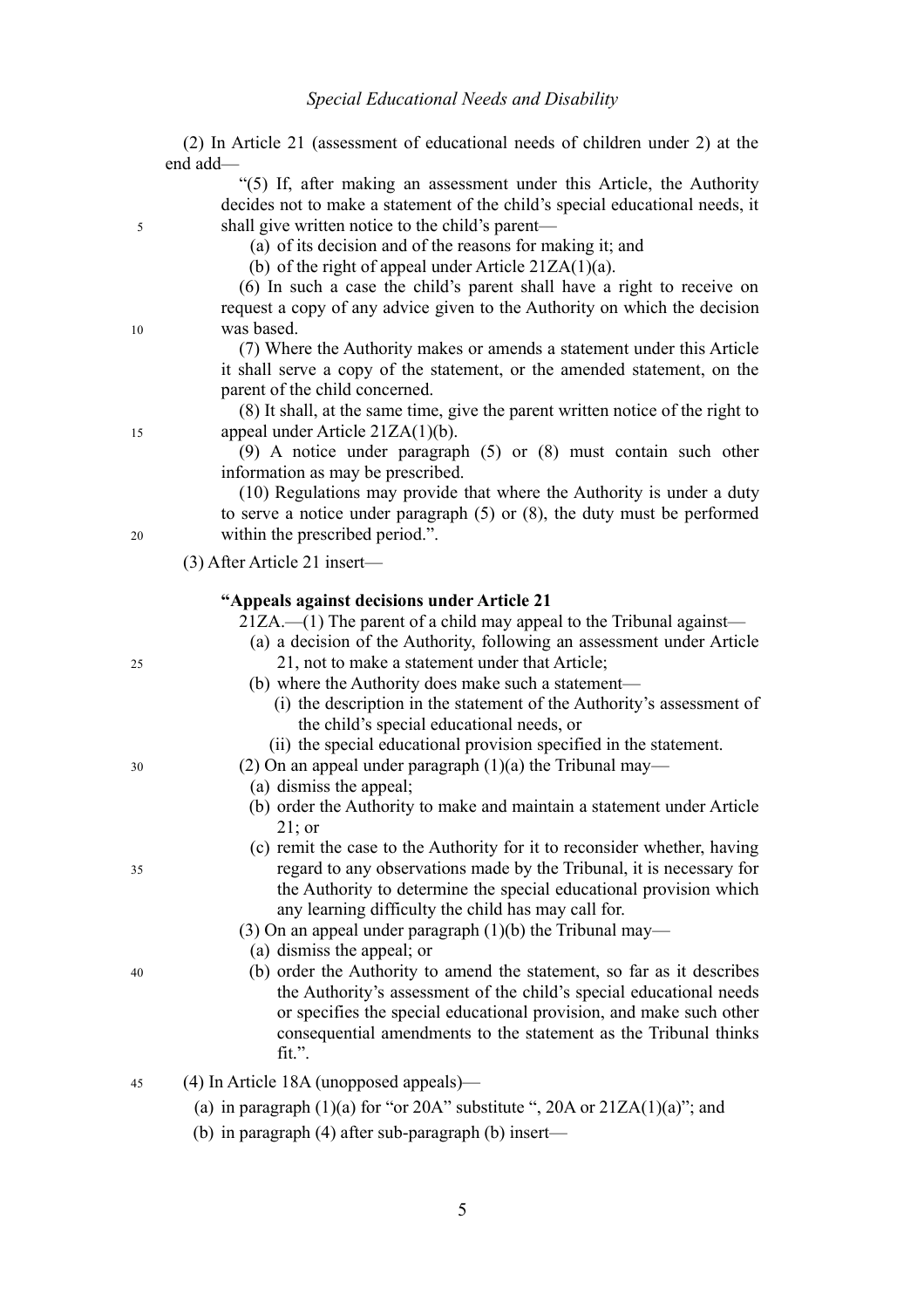- "(ba) in the case of an appeal under Article  $21ZA(1)(a)$ , make a statement under Article 21;
- (c) in paragraph  $(5)$  for "required by paragraph  $(4)(a)$  to make a statement under Article 16" substitute "required by paragraph (4) to make a statement" and omit "under that Article".

### **Mediation in connection with appeals**

**8.—**(1) Part 2 of the 1996 Order is amended as follows.

(2) In Article 21B (resolution of disputes) for paragraph (4) substitute—

"(3A) The Authority shall make arrangements for the provision of mediation to a person who intends to appeal to the Tribunal.

(3B) Where a person requests mediation in accordance with such arrangements, the Authority must arrange for and participate in the mediation.

(4) Arrangements made by the Authority under this Article shall provide for the appointment of independent persons with the functions of facilitating the avoidance or resolution of disputes or (as the case may be) of acting as mediator; and for the purposes of this paragraph a person is not independent if he or she is employed by the Authority.".

(3) In Article 21B(7) at the beginning insert "Except as provided by Article  $21C(3)$ ,". 20

(4) After Article 21B insert—

### **"Information and advice as to mediation in connection with certain appeals**

21C.—(1) Subject to paragraph (2), this Article applies where a person intends to appeal to the Tribunal under—

- (a) Article 17(2)(b);
- (b) Article 18(1);
- (c) Article 20(3)(b);
- (d) Article  $20A(8)(b)$ ;
- (e) Article  $21ZA(1)$ ;
- (f) paragraph 13(2)(b) of Schedule 2.

(2) But this Article does not apply in relation to an appeal which relates only to—

- (a) the school or other institution named in a statement maintained under Article 16;
- (b) the type of school or other institution named in a statement under that Article;
- (c) the fact that a statement does not name a school or other institution.

(3) The person may appeal only if a mediation adviser has issued to that person a certificate under paragraph (4); and any provision of this Part enabling a person to appeal has effect subject to this paragraph.

(4) A mediation adviser must issue a certificate under this paragraph to a person if the mediation adviser has provided that person with information and advice about pursuing mediation with the Authority.

10

5

15

25

30

35

40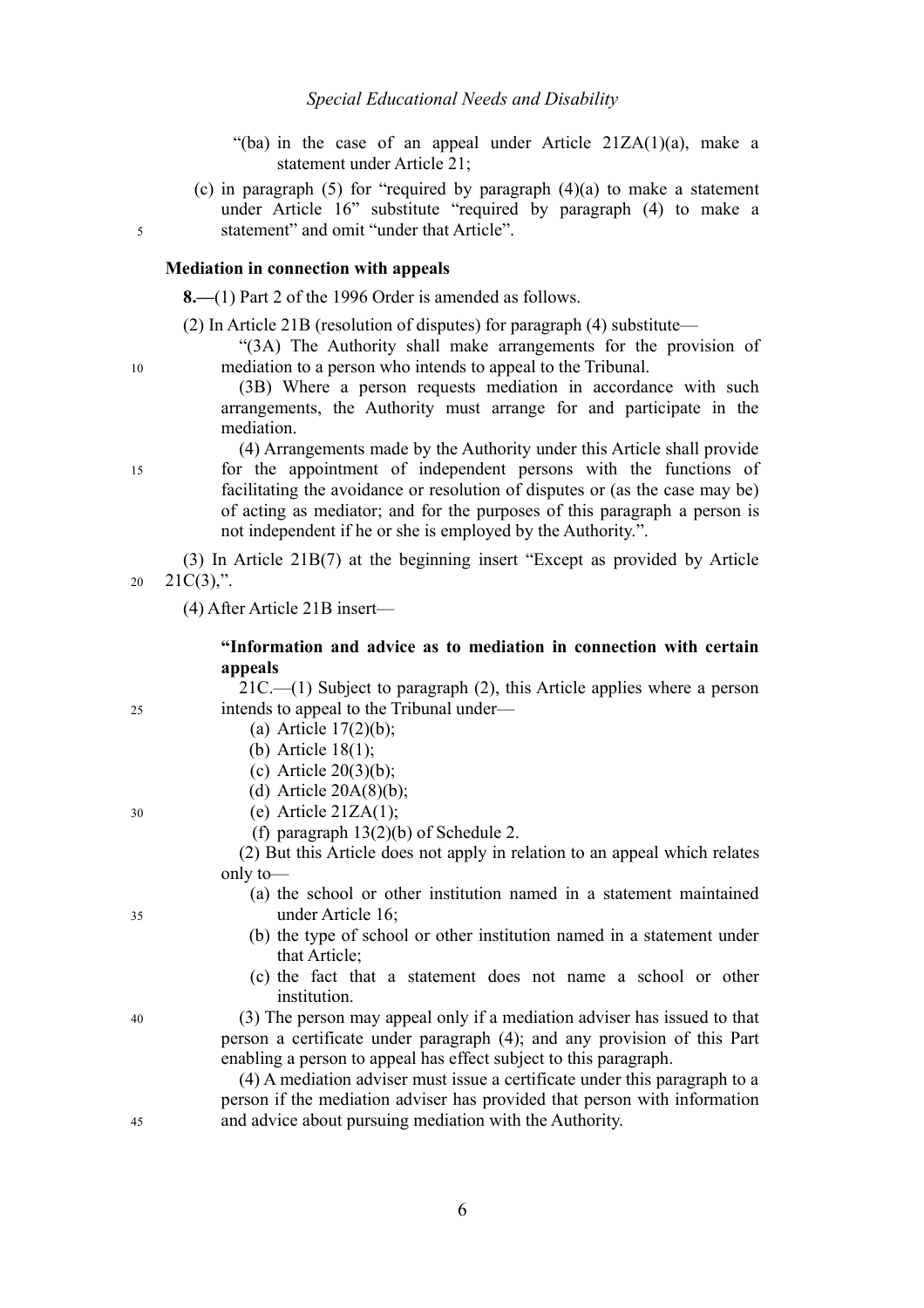(5) If the person has informed the mediation adviser that he or she wishes (or, as the case may be, does not wish) to pursue mediation, the certificate under paragraph (4) must state that fact.

(6) In this Article—

- (a) reference to mediation with the Authority is a reference to mediation in accordance with arrangements made under Article  $21B(3A)$ ; and
- (b) "mediation adviser" means an independent person who can provide information and advice about pursuing mediation with the Authority;

and for the purposes of this Article a person is not independent if he or she is employed by the Authority.

(7) Regulations may make provision in relation to mediation with the Authority and in particular**—**

- (a) about giving notice;
	- (b) imposing time limits;
	- (c) about who may attend mediation;
	- (d) where a child's parent is a party to mediation, requiring the mediator to take reasonable steps to ascertain the views of the child;
	- (e) about the provision of advocacy and other support services for a person pursuing mediation with the Authority;
	- (f) enabling the Authority to take prescribed steps following the conclusion of mediation;
	- (g) about the training, qualifications and experience of mediation advisers and mediators.".

*Rights of child over compulsory school age*

### <span id="page-8-2"></span><span id="page-8-1"></span>**Rights of child over compulsory school age in relation to special educational provision**

**9.**—(1) Part 2 of the 1996 Order is amended as set out in the Schedule for the purpose of conferring on a child over compulsory school age who has or may have special educational needs certain rights previously exercisable by the parent of that child. 30

(2) Regulations may make provision about assistance and support to enable a child over compulsory school age to exercise any such right. 35

<span id="page-8-0"></span>(3) Regulations may make provision for cases where a child over compulsory school age lacks (or may lack) capacity to exercise any such right.

(4) Regulations made by virtue of subsection [\(3\)](#page-8-0) may in particular make provision—

- (a) for, and in connection with, determining whether a child lacks capacity in relation to the exercise of any such right (including the criteria to be applied in making that determination);
	- (b) for the exercise of any such right by the parent of the child in a case where it is determined that the child lacks capacity to exercise the right;
- (c) for Part 2 of the 1996 Order to have effect in such a case with such modifications as may be prescribed by the regulations.

25

5

10

15

 $20$ 

40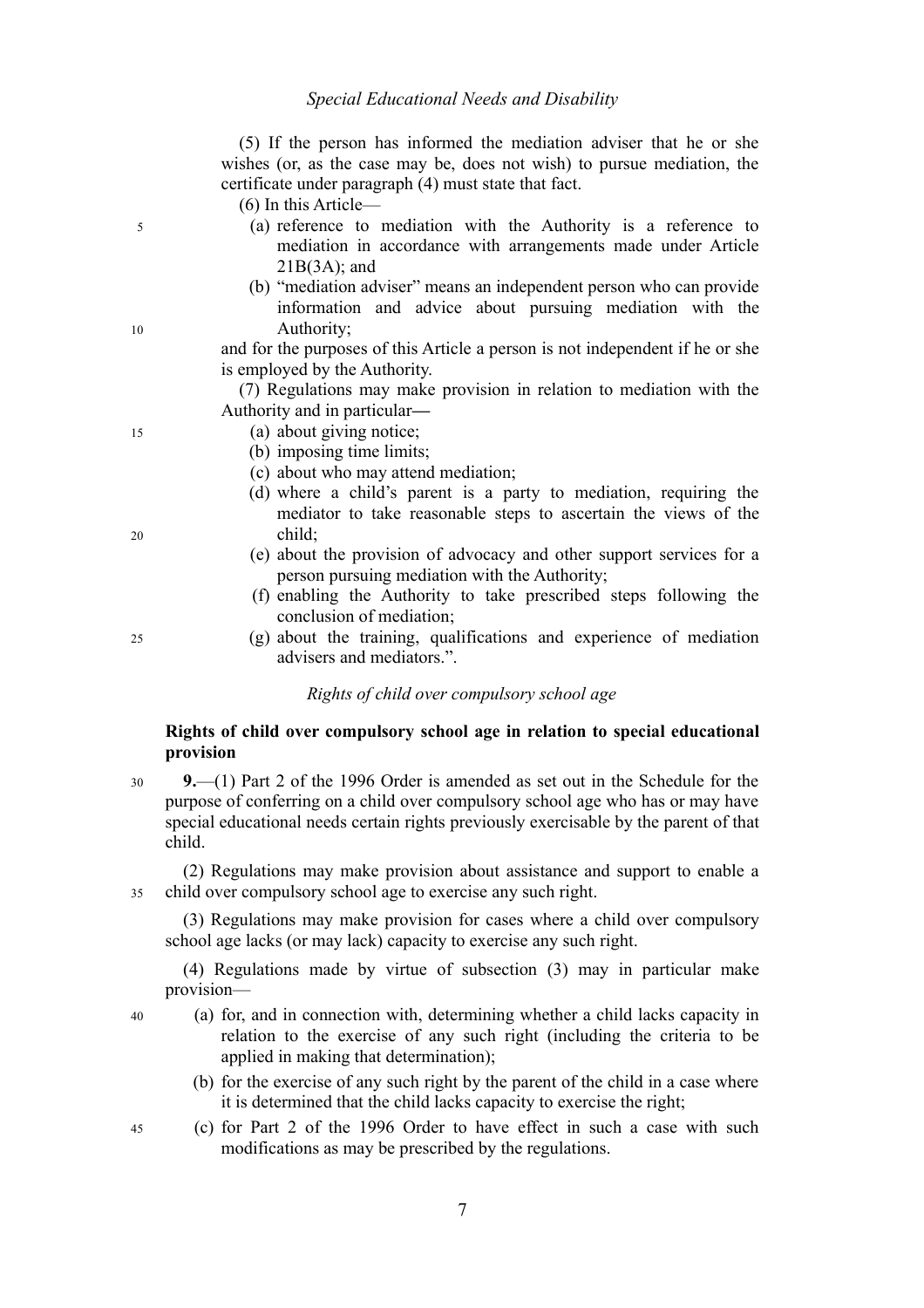(5) In this section "regulations" means—

- (a) in relation to the right to appeal to the Tribunal, regulations made by the Department of Justice under Article 23 of the 1996 Order; and
- (b) in relation to any other right mentioned in subsection [\(1\),](#page-8-1) regulations made by the Department.

(6) Regulations made by the Department under this section are subject to negative resolution.

### **Rights of child over compulsory school age in relation to disability discrimination claims**

- **10.**—(1) In Article 22 of the Special Educational Needs and Disability (Northern Ireland) Order 2005 (jurisdiction and powers of the Tribunal) in paragraph (1) for "by A's parent" substitute "— 10
	- (i) by A, if A is over compulsory school age; or
	- (ii) by A's parent in any other case.".
- (2) In Article 23 of that Order (Tribunal procedure) after paragraph (2) insert— 15
	- "(2A) In a case falling within Article  $22(1)(i)$  where a claim is made by A, the regulations may in particular make provision—
		- (a) about assistance and support to enable A to pursue the claim;
		- (b) for cases where, in the opinion of the Tribunal, A lacks (or may lack) capacity to pursue the claim, including provision—
			- (i) for, and in connection with, determining whether A lacks capacity to pursue a claim (including the criteria to be applied in making that determination);
			- (ii) for A's parent to pursue the claim in a case where it is determined that A lacks capacity to do so;
			- (iii) for provisions of the regulations to apply with modifications in relation to such a claim.".

### *Appeals and claims by children*

### <span id="page-9-3"></span><span id="page-9-2"></span>**Appeals and claims by children: pilot scheme**

- **11.—**(1) The Department may by regulations make a scheme (referred to in this section as a "pilot scheme") for the purpose of enabling a child who has not attained the upper limit of compulsory school age to— 30
	- (a) appeal to the Tribunal under any provision of the 1996 Order mentioned in subsection [\(2\);](#page-9-0)
- <span id="page-9-1"></span><span id="page-9-0"></span>(b) make a claim to the Tribunal under Article 22 of the Special Educational Needs and Disability (Northern Ireland) Order 2005 (unlawful discrimination against disabled pupils). 35
	- (2) The provisions are—
		- (a) Article 17(2)(b) (appeal against decision not to make statement);
	- (b) Article 18(1) (appeal against contents of statement);
		- (c) Article 20(3)(b) (appeal against refusal to arrange assessment of educational needs);

20

25

5

8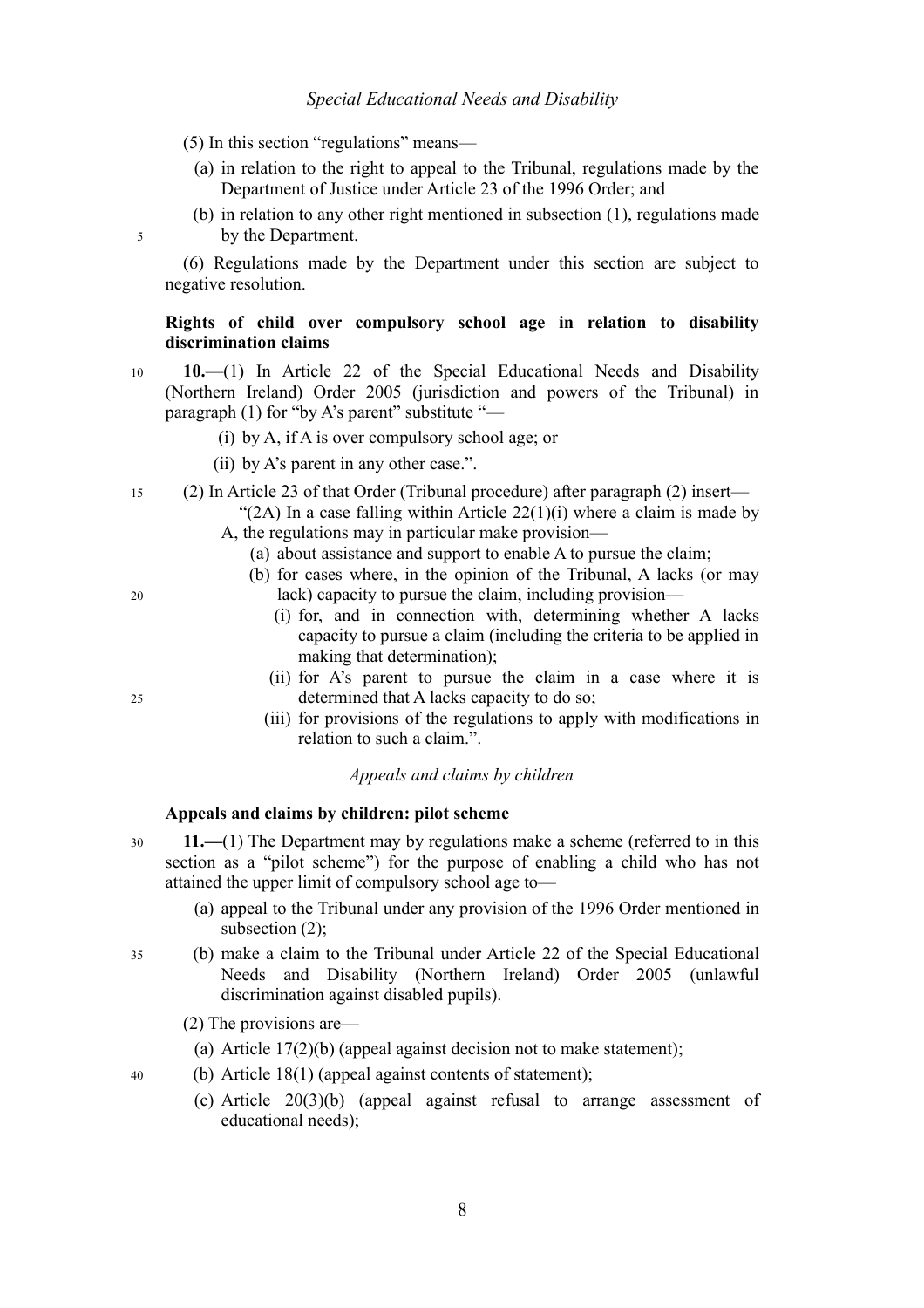- (d) Article 20A(8)(b) (appeal against decision not to assess educational needs at request of responsible body);
- (e) in Schedule 2—
	- (i) paragraph  $11(3)(b)$  (appeal against refusal to substitute named school); and
	- (ii) paragraph 13(2)(b) (appeal against Authority ceasing to maintain a statement).
- (3) The pilot scheme may make provision—
	- (a) about the age from which children may appeal or make a claim;
- (b) in respect of appeals under subsection [\(1\)](#page-9-2)[\(a\),](#page-9-1) about mediation and the application of Article 21C;
	- (c) about the bringing of appeals or making of claims by a child and by his or her parent concurrently;
	- (d) about determining whether a child is capable of bringing an appeal or making a claim, and the assistance and support a child may require to enable the child to do so;
		- (e) enabling a person to exercise a child's rights under the scheme on behalf of the child;
	- (f) enabling children to have access to advice and information which is available to a parent in respect of an appeal or claim of a kind mentioned in subsection (1);
	- (g) about the provision of advocacy and other support services to children;
	- (h) requiring notices to be given to a child (as well as to his or her parent);
	- (i) applying any statutory provision (with or without modifications); and

 $25$ 

5

10

15

 $20$ 

- (j) making consequential or transitional provision with respect to the cessation of the scheme.
- (4) The pilot scheme shall have a duration of at least 2 years.

(5) This section is repealed at the end of 10 years beginning with the day on which this Act receives Royal Assent.

(6) Regulations shall not be made under subsection (1) unless a draft of the regulations has been laid before, and approved by a resolution of, the Assembly. 30

### **Appeals and claims by children: follow-up provision**

<span id="page-10-0"></span>**12.—**(1) The Department may by regulations provide that a child who has not attained the upper limit of compulsory school age may—

- 35
- (a) appeal to the Tribunal under any provision of the 1996 Order mentioned in subsection [\(2\);](#page-9-0)
- (b) make a claim to the Tribunal under Article 22 of the Special Educational Needs and Disability (Northern Ireland) Order 2005 (unlawful discrimination against disabled pupils).
- (2) The provisions are— 40
	- (a) Article 17(2)(b) (appeal against decision not to make statement);
	- (b) Article 18(1) (appeal against contents of statement);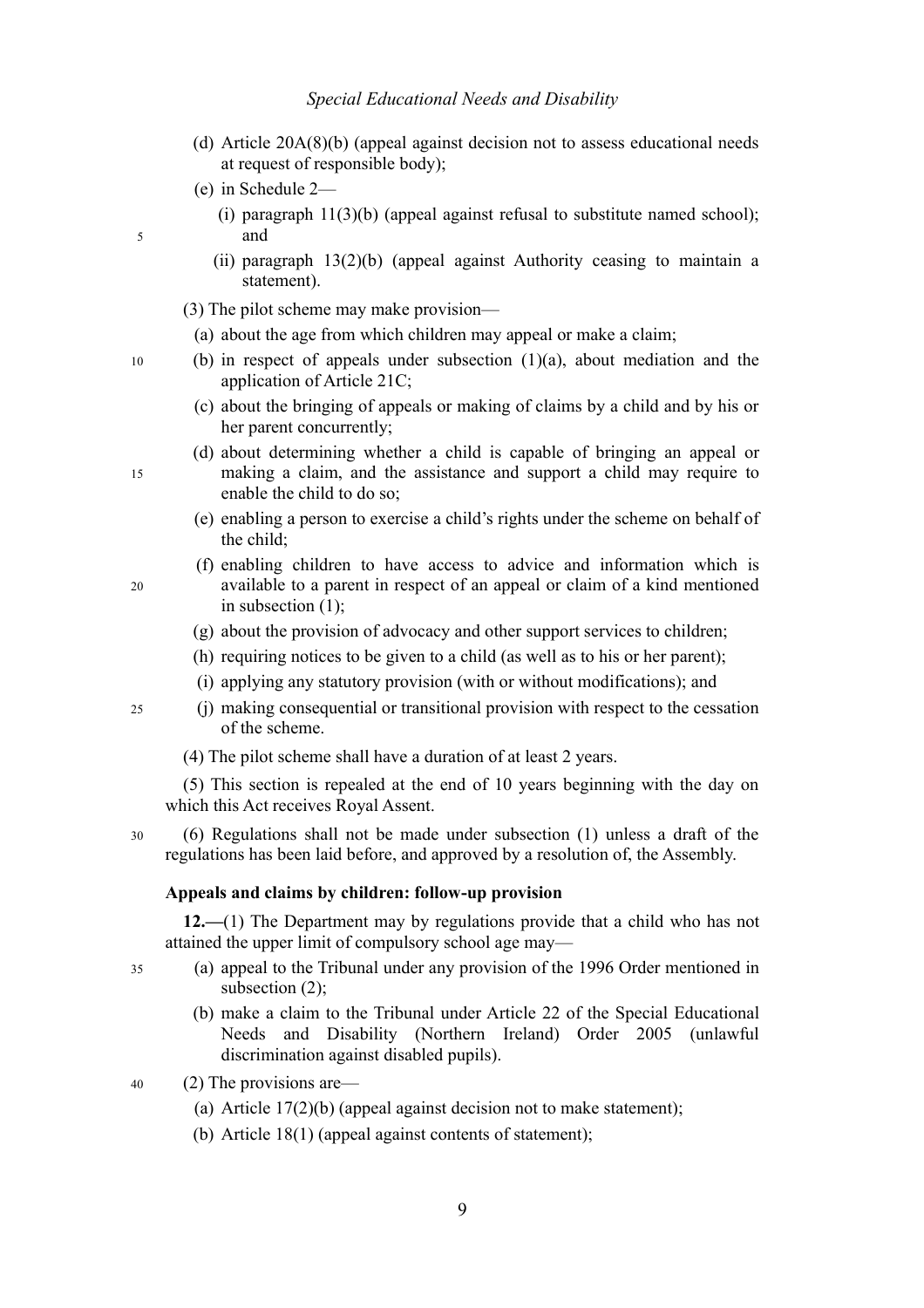- (c) Article 20(3)(b) (appeal against refusal to arrange assessment of educational needs);
- (d) Article 20A(8)(b) (appeal against decision not to assess educational needs at request of responsible body);
- (e) in Schedule 2— 5
	- (i) paragraph  $11(3)(b)$  (appeal against refusal to substitute named school); and
	- (ii) paragraph 13(2)(b) (appeal against Authority ceasing to maintain a statement).
- (3) The Department may not make regulations under subsection [\(1\)](#page-10-0) before the end of a period of two years beginning with the coming into operation of regulations under section [11\(](#page-9-3)1). 10
	- (4) Regulations under subsection [\(1\)](#page-10-0) may, in particular, make provision—
		- (a) about the age from which children may appeal or make a claim;
	- (b) in respect of appeals under subsection [\(1\)](#page-10-0)[\(a\),](#page-9-1) about mediation and the application of Article 21C;
		- (c) about the bringing of appeals or making of claims by a child and by his or her parent concurrently;
		- (d) about determining whether a child is capable of bringing an appeal or making a claim, and the assistance and support a child may require to enable the child to do so;
		- (e) enabling a person to exercise a child's rights under the scheme on behalf of the child;
		- (f) enabling children to have access to advice and information which is available to a parent in respect of an appeal or claim of a kind mentioned in subsection (1);
		- (g) about the provision of advocacy and other support services to children;
		- (h) requiring notices to be given to a child (as well as to his or her parent);
		- (i) amending, repealing or revoking a statutory provision (including a provision of this Act).

30

15

20

 $25$ 

(5) Regulations shall not be made under subsection [\(1\)](#page-10-0) unless a draft of the regulations has been laid before, and approved by a resolution of, the Assembly.

### *Interpretation*

### <span id="page-11-1"></span>**Definition of "child" for purposes of special education**

**13.**—(1) Article 3 of the 1996 Order (definitions relating to special educational needs and special educational provision) is amended as follows. 35

(2) In paragraph (8) (time when child is deemed to attain age of 19) for "school term" (twice) substitute "school year".

### <span id="page-11-0"></span>**Interpretation of this Act**

**14.** In this Act— 40

"child" has the same meaning as in Part 2 of the 1996 Order;

"the Department" means the Department of Education;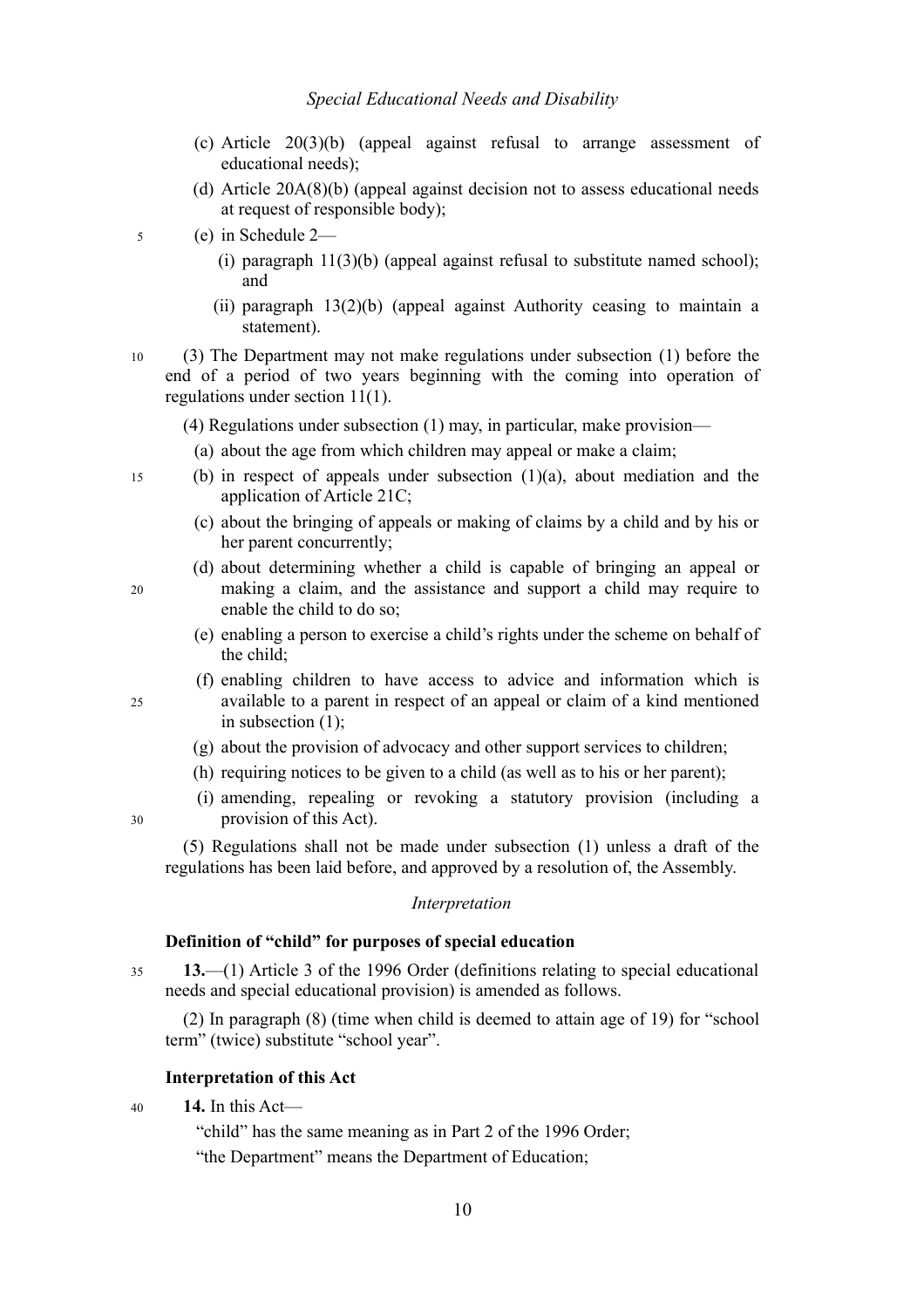- "statutory provision" has the meaning given by section 1(f) of the Interpretation Act (Northern Ireland) 1954;
- "the 1996 Order" means the Education (Northern Ireland) Order 1996;
- "the Tribunal" has the meaning given by Article 22(1) of the Special Educational Needs and Disability (Northern Ireland) Order 2005.

### *Supplementary*

### **Commencement, transitional provisions, etc.**

**15.—**(1) The following provisions come into operation on the day after that on which this Act receives Royal Assent—

(a) section [13;](#page-11-1)

5

10

- (b) section [14;](#page-11-0)
- (c) this section; and
- <span id="page-12-0"></span>(d) section [16.](#page-12-1)

(2) The other provisions of this Act come into operation on such day or days as the Department may by order appoint. 15

(3) An order under subsection [\(2\)](#page-12-0) may contain such savings and such transitional, transitory or consequential provisions as appear to the Department to be appropriate.

### <span id="page-12-1"></span>**Short title**

**16.** This Act may be cited as the Special Educational Needs and Disability Act (Northern Ireland) 2015. 20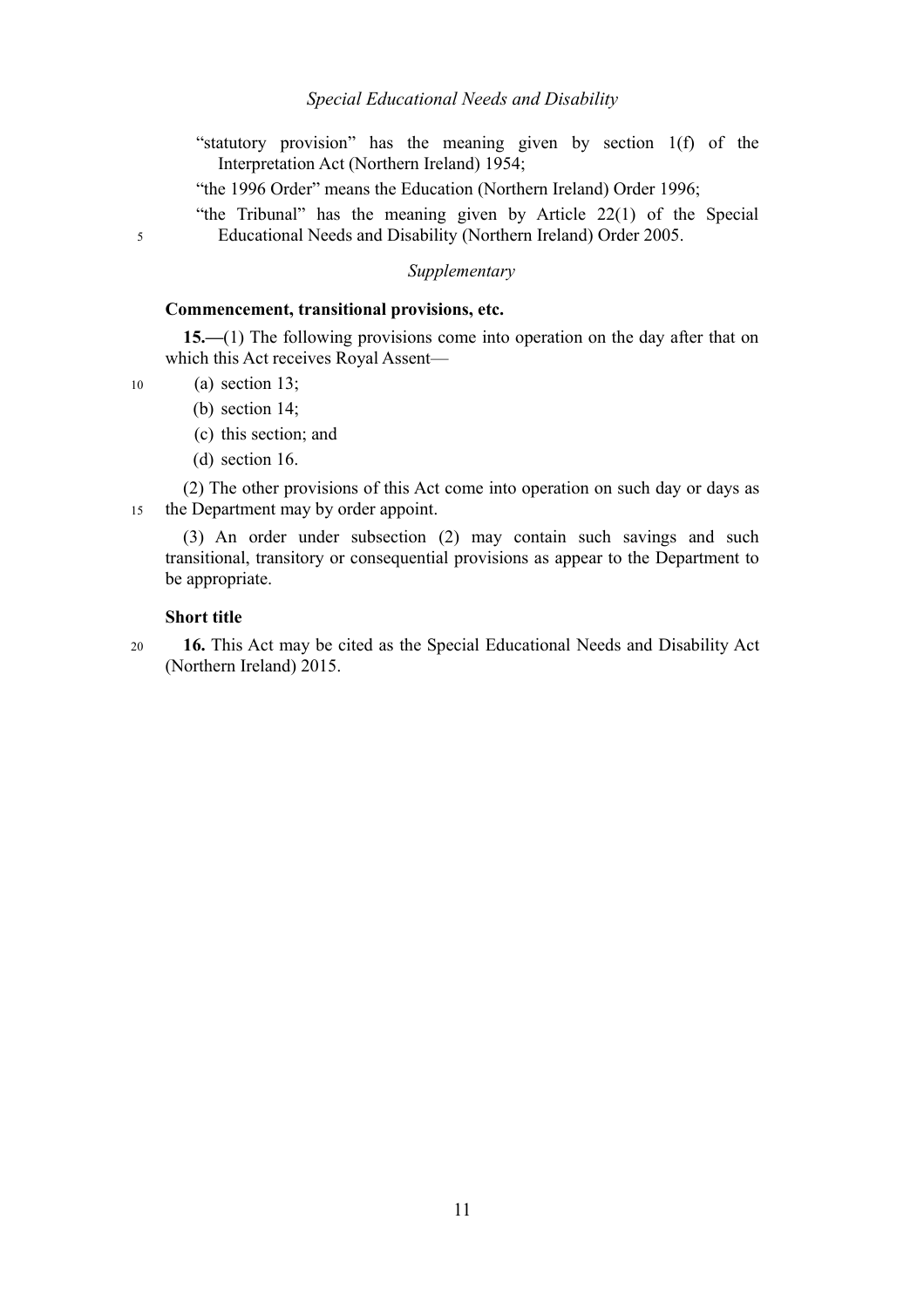### **SCHEDULE**

#### Section [9.](#page-8-2)

### AMENDMENTS TO PART 2 OF THE 1996 ORDER RELATING TO THE RIGHTS OF CHILDREN OVER COMPULSORY SCHOOL AGE

- 1. In Article 7(3) for sub-paragraph (a) substitute— 5
	- "(a) the wishes of—
		- (i) the child, if the child is over compulsory school age, or
		- (ii) the parent of the child in any other case, or".

2.—(1) Article 7A is amended as follows.

- (2) In paragraph (1) for sub-paragraph (a)(iii) substitute— 10
	- "(iii) the child, if the child is over compulsory school age, or the parent of the child in any other case; and".
	- (3) In paragraph (1) for sub-paragraph (c)(iii) substitute—
		- "(iii) the child, if the child is over compulsory school age, or the parent of the child in any other case.".

(4) In paragraph (3)(b) for "a parent" substitute "a child or (as the case may be) the parent of the child".

3.—(1) Article 8A is amended as follows.

15

 $25$ 

(2) In the heading after "parent" insert "or child".

(3) In paragraph (c) for "his parent" substitute "the child or (as the case may be) the child's parent". 20

(4) For "inform the child's parent" substitute "inform the child, if the child is over compulsory school age, or the parent of the child in any other case".

4. In Article 10(3) for "the child's parent" substitute "—

- (a) the child, if the child is over compulsory school age, or
	- (b) the parent of the child in any other case.".

5.—(1) Article 15 is amended as follows.

(2) In paragraph (1) for "the child's parent informing him" substitute "the child (if the child is over compulsory school age) or the parent of the child (in any other case) informing that person". 30

(3) In paragraph (1)(d) for "the parent's" substitute "that person's".

(4) In paragraph (4) omit "to the child's parent" and at the end insert "to—

- (a) the child, if the child is over compulsory school age, or
- (b) the parent of the child in any other case.".

(5) In paragraph (6) omit "to the child's parent" and at the end insert "to— 35

- (a) the child, if the child is over compulsory school age, or
- (b) the parent of the child in any other case.".

6. In Article 16(1) for "the child's parent" substitute "the child (if the child is over compulsory school age) or the parent of the child (in any other case)".

7.—(1) Article 17 is amended as follows. 40

(2) In paragraph (1) for the words "to the child's parent" substitute "to—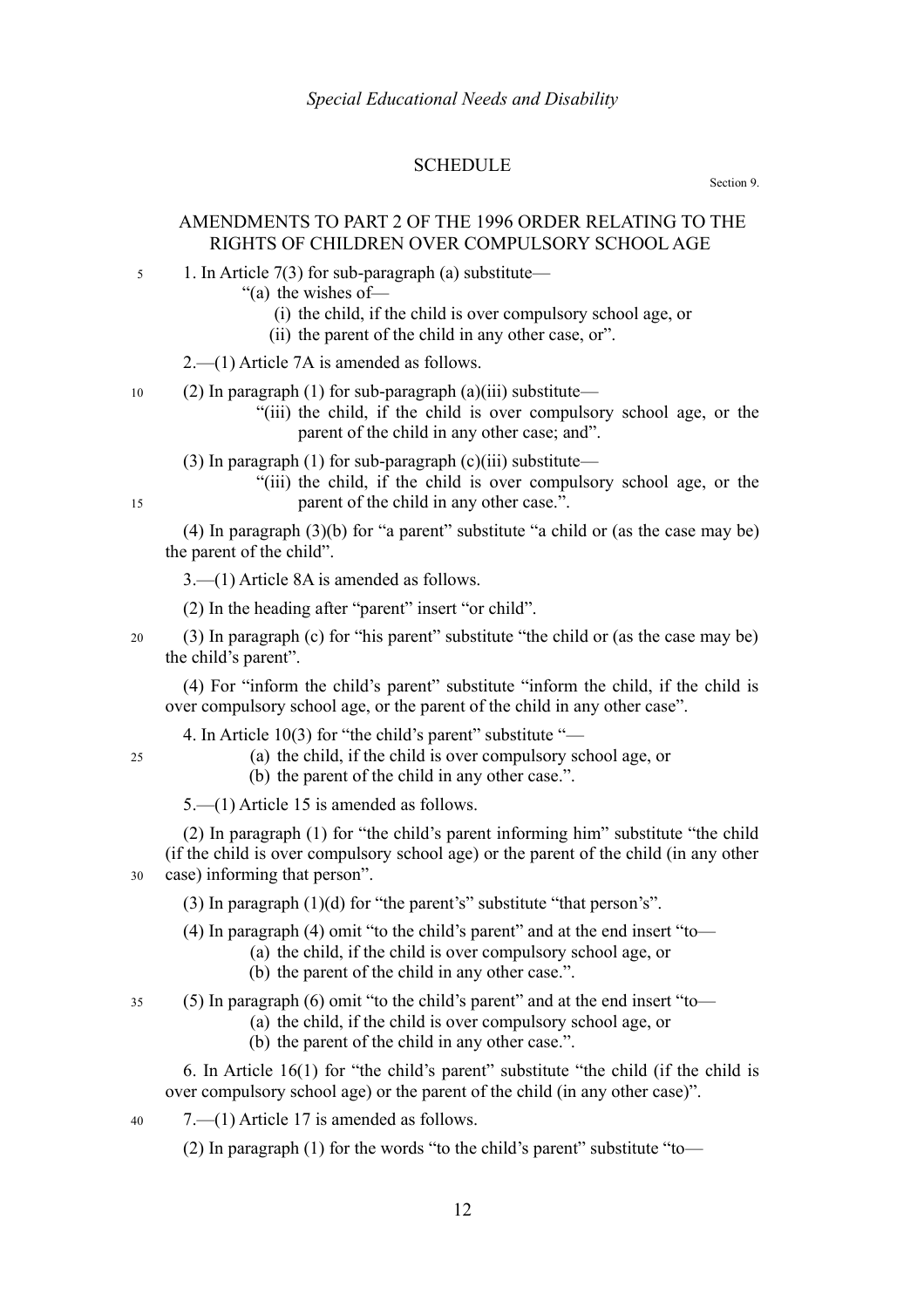- (a) the child, if the child is over compulsory school age, or
- (b) the parent of the child in any other case.".

(3) In paragraph (2) for "the child's parent" substitute "the person to whom the notice is given".

(4) In paragraph (2A) for "inform the parent of" substitute "provide information as to". 5

8.—(1) Article 18 is amended as follows.

(2) In paragraph (1) for the words from the beginning to "Article 16" substitute "Where the Authority maintains a statement for a child under Article 16, the child (if over compulsory school age) or the parent of the child (in any other case)".

(3) In paragraph  $(2)(a)$  after "request of" insert "child or".

(4) In paragraph (4)(a) for "the parent" substitute "the child or (as the case may be) the parent of the child".

(5) In paragraph (4)(b) for "the parent" substitute "that person".

9.—(1) Article 18A is amended as follows. 15

(2) In paragraph (1)(a) for "the parent of a child" substitute "a person".

(3) In paragraph (4)(c) for "the parent's request" substitute "a request under that paragraph".

10.—(1) Article 20 is amended as follows.

(2) In the heading for "child's parent" substitute "child or parent".  $20$ 

(3) In paragraph  $(1)(a)$  for the words from "the parent of a child" to "is responsible" substitute "a child for whom the Authority is responsible (if the child is over compulsory school age) or the parent of the child (in any other case)".

(4) In paragraph (3)(a) for "the parent of the child" substitute "the person who made the request". 25

(5) In paragraph (3)(b) for "the parent" substitute "that person".

(6) In paragraph (3A) for "inform the parent of" substitute "provide information as to".

11.—(1) Article 20A is amended as follows.

(2) In paragraph (3) for "the child's parent" substitute "the child (if the child is over compulsory school age) or the parent of the child (in any other case)".

(3) In paragraph (3)(d) for "the parent's right" substitute "the right of the child or (as the case may be) of the parent".

(4) In paragraph (7) omit "to the child's parent and to the responsible body which made the request" and at the end insert "to— 35

- (a) the responsible body which made the request; and
- (b) the child (if the child is over compulsory school age) or the parent of the child (in any other case).".

(5) In paragraph (8)(a) for "to his parent and to the responsible body which made the request, and" substitute "to— 40

(i) the responsible body which made the request; and

30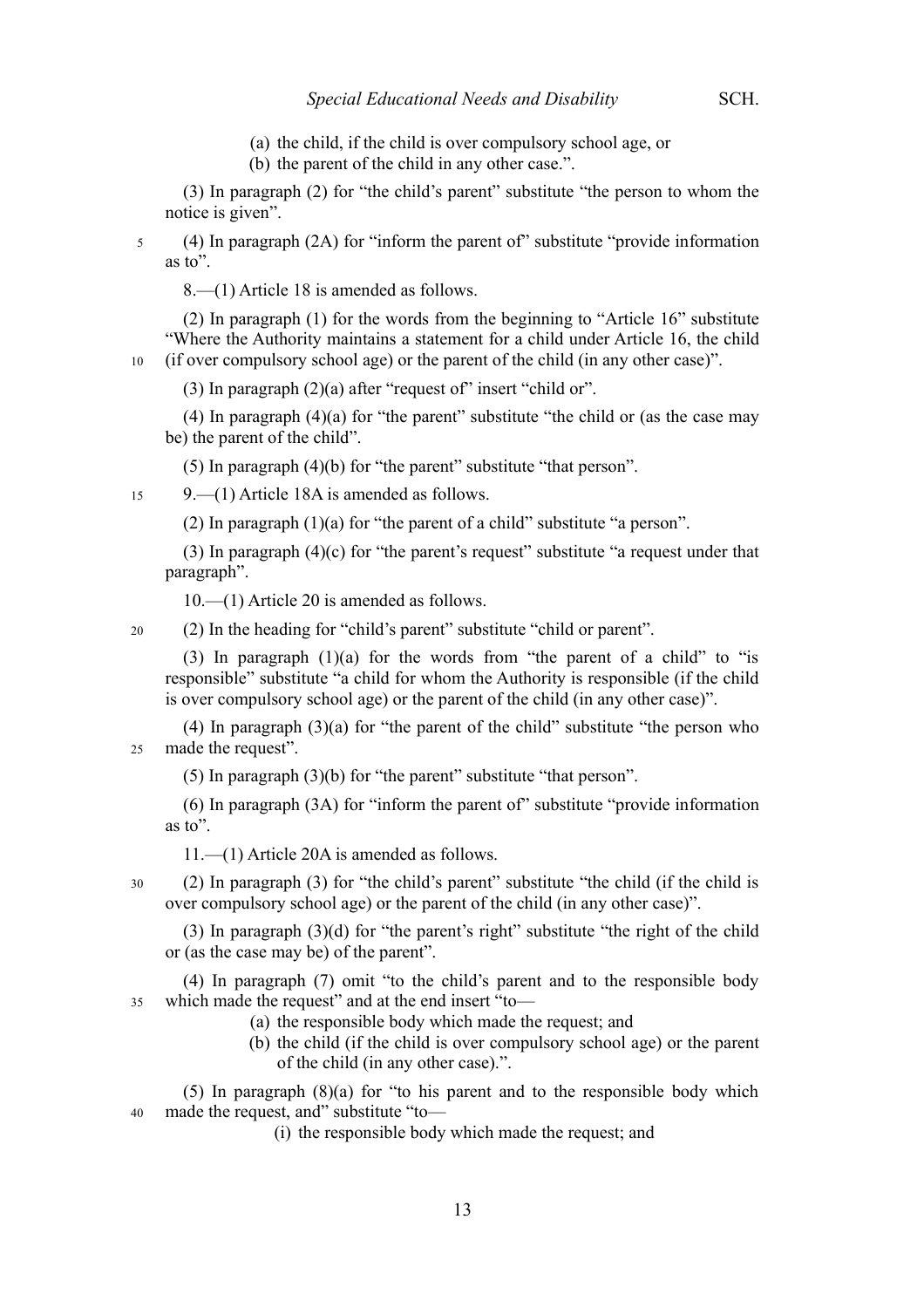(ii) the child (if the child is over compulsory school age) or the parent of the child (in any other case), and".

(6) In paragraph (8)(b) for "the parent" substitute "the child or parent to whom the notice is given".

(7) For paragraph (9) substitute— 5

- "(9) A notice given to a person under paragraph  $(8)(a)(ii)$  shall—
	- (a) provide information as to the person's right of appeal, and
	- (b) contain such other information (if any) as may be prescribed.".

12.—(1) Article 21A is amended as follows.

(2) For the heading and paragraph (1) substitute— 10

### **"Advice and information**

(1) The Authority shall arrange for—

(a) a child who has special educational needs,

(b) the parent of any child with special educational needs,

to be provided with advice and information about matters relating to those needs.".

(3) In paragraph (3)(a) for "parents of children" substitute "persons who are mentioned in that paragraph".

(4) At the end insert—

20

15

- 
- "(4) Where the Authority gives notice under a provision listed in paragraph (5) to a child who is over compulsory school age but under the age of 18, the Authority shall at the same time inform the parent of the child of that fact in writing and provide the parent with a copy of the notice.
- $25$

30

35

40

(5) The provisions are—

- (a) Article 15(1), (4)(a) and (6)(a);
- (b) Article 17(1)(a);
- (c) Article  $19(1A)(a)$ ;
- (d) Article  $20(3)(a)$ ;

(e) Article 20A(3), (7)(b) and (8)(a)(ii);

(f) in Schedule 1, paragraphs  $3(1)(b)(i)$  and  $4(1)(a)$ ;

(g) in Schedule 2, paragraphs  $4(2)$ ,  $9(2)$ ,  $11(3)(a)$  and  $13(2)(a)$ .

(6) Where the Authority serves a document listed in paragraph (7) on a child who is over compulsory school age but under the age of 18, the Authority shall at the same time inform the parent of the child of that fact in writing.

(7) The documents are—

- (a) a copy of a proposed statement served under paragraph  $2(1)(a)$  of Schedule 2;
- (b) a copy of a proposed amended statement served under paragraph 3(2)(a) of that Schedule;
- (c) a copy of an existing statement and an amendment notice served under paragraph 3(4)(a) of that Schedule;
- (d) a copy of a statement or amended statement served under paragraph  $9(1)(a)$  of that Schedule.".

13.—(1) Article 21B is amended as follows.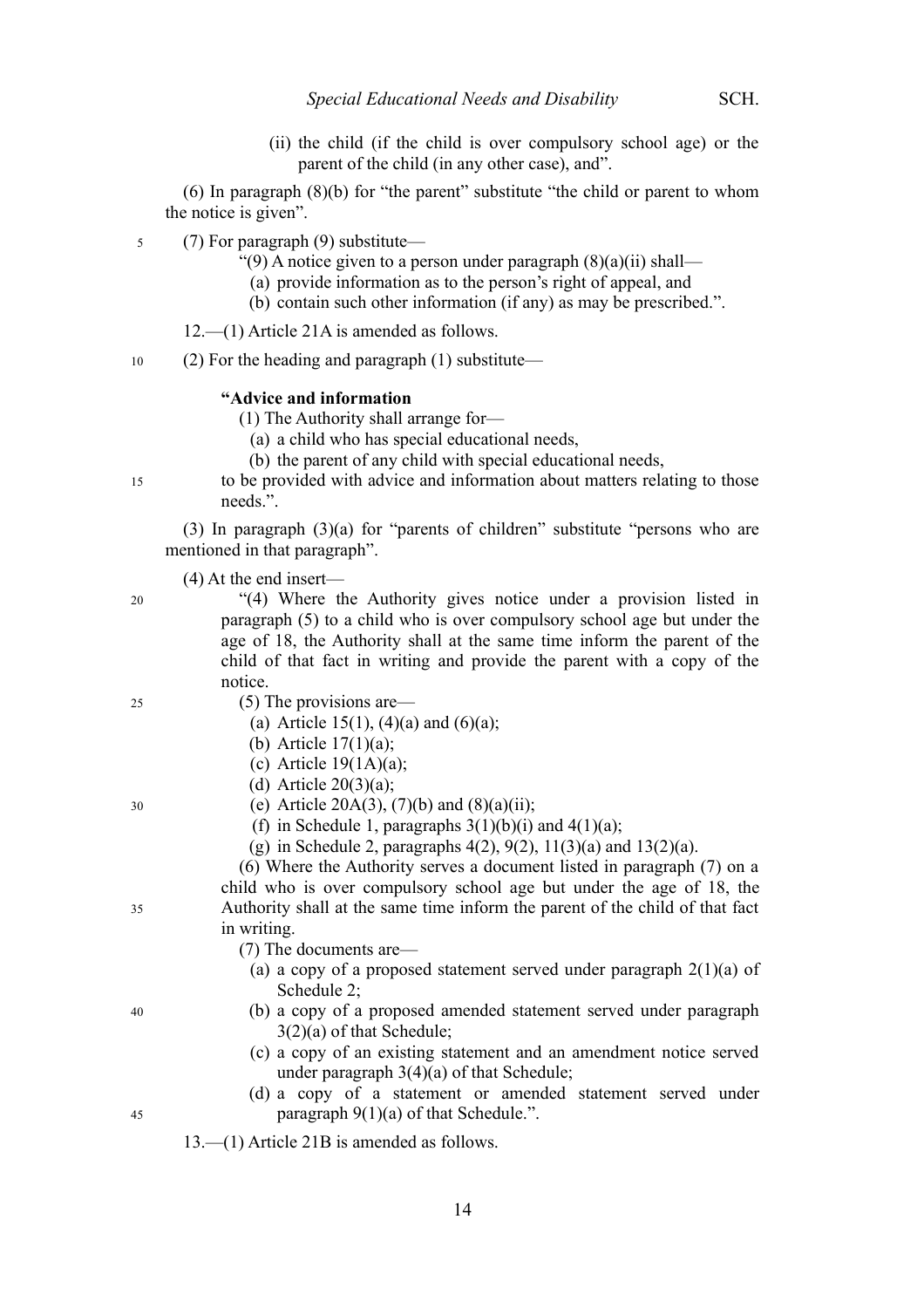(2) In paragraph (1) for "parents of children" substitute "children over compulsory school age or the parents of other children".

(3) In paragraph (2) for "the parents of a child" substitute "a child over compulsory school age or the parent of any other child".

(4) In paragraph (6)(a) for "the parents of children" substitute "children over compulsory school age and the parents of other children".

(5) In paragraph (7) for "parent" substitute "person".

14.—(1) Schedule 1 is amended as follows.

(2) In paragraph 3(1)(b) omit "on the parent of the child" and after "information" insert "on— 10

(i) the child, if the child is over compulsory school age, or

(ii) the parent of the child in any other case.".

(3) In paragraph 3(3)(b) for "a child's parent" substitute "a child or the parent of a child".

(4) In paragraph 4(1) omit "on the parent of the child concerned" and at the end insert "on— 15

> (a) the child concerned, if the child is over compulsory school age, or (b) the parent of the child in any other case.".

(5) In paragraph 4(2) at the end insert "and, if the child is over compulsory school age, the child agrees.". 20

(6) In paragraph 4(3)(d) for "parent" substitute "person on whom it is served".

(7) In paragraph 4 for sub-paragraph  $(3)(e)$  substitute—

"(e) provide information as to the effect of sub-paragraph (2).".

15.—(1) Schedule 2 is amended as follows.

- (2) In paragraph 2(1) omit "on the parent of the child concerned" and at the end insert "on— 25
	- (a) the child concerned, if the child is over compulsory school age, or (b) the parent of the child in any other case.".

(3) In paragraph 3(2) omit "on the parent of the child concerned" and at the end insert "on— 30

> (a) the child concerned, if the child is over compulsory school age, or (b) the parent of the child in any other case.".

(4) In paragraph 3(4) for the words from "on the parent of the child concerned" to the end substitute "a copy of the existing statement and an amendment notice on—

35

5

(a) the child concerned, if the child is over compulsory school age, or (b) the parent of the child in any other case.".

(5) In paragraph 4(1) for "parent" substitute "person".

(6) In paragraph 4(2) for "the parent" substitute "that person".

(7) In paragraph 5(1) for "parent" substitute "person" and for "his child" substitute "the child concerned". 40

(8) In paragraph 5(3) for "the parent of the child concerned" substitute "a person" and for "his child" substitute "the child concerned".